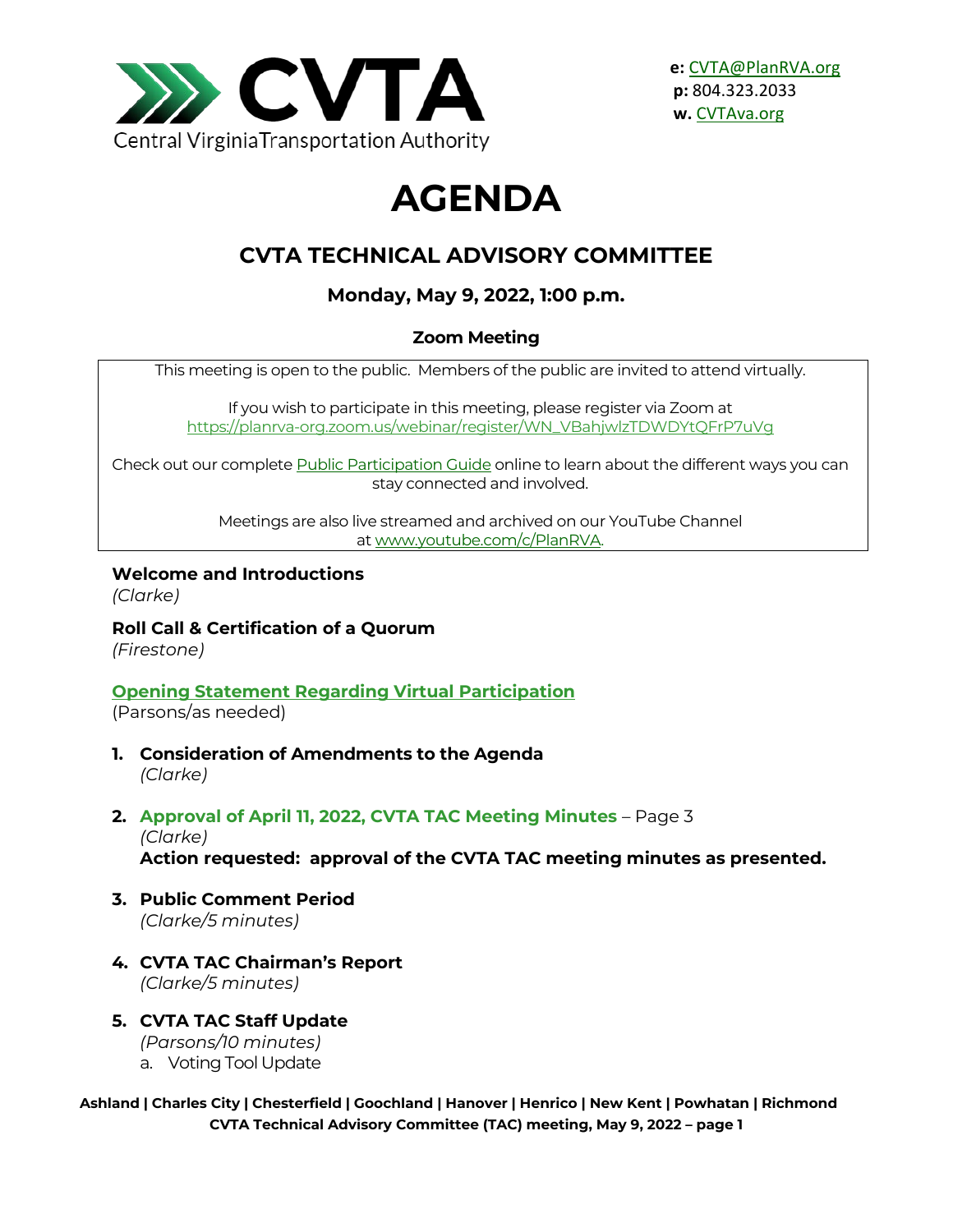

- **6. Regional Project Prioritization – review of CVTA action and next steps** *(Clarke/Parsons/30 minutes)*
	- **a. Additional scenario(s) for consideration**
	- **b. Financing options clarification – PFM**
	- **c. I-64 existing project applications detail – CVTA and Smart Scale**
- **7. FY23 Final Allocation Plans – Update and last call for FY23** (Parsons/5 minutes)
- **8. Fall Line Working Group – Update** *(Clarke/Gregory/20 minutes)*
	- **a. CTB agenda items**
	- **b. SPAs for design build – north section**
	- **c. Locality SPAs – next steps**
- **9. CVTA TAC Member Comments** *(Clarke/5 minutes)*
- **10. Next Meeting: June 13, 2022** *(Clarke)*
- **11. Adjournment**

*(Clarke)*

CAP/jf Attachments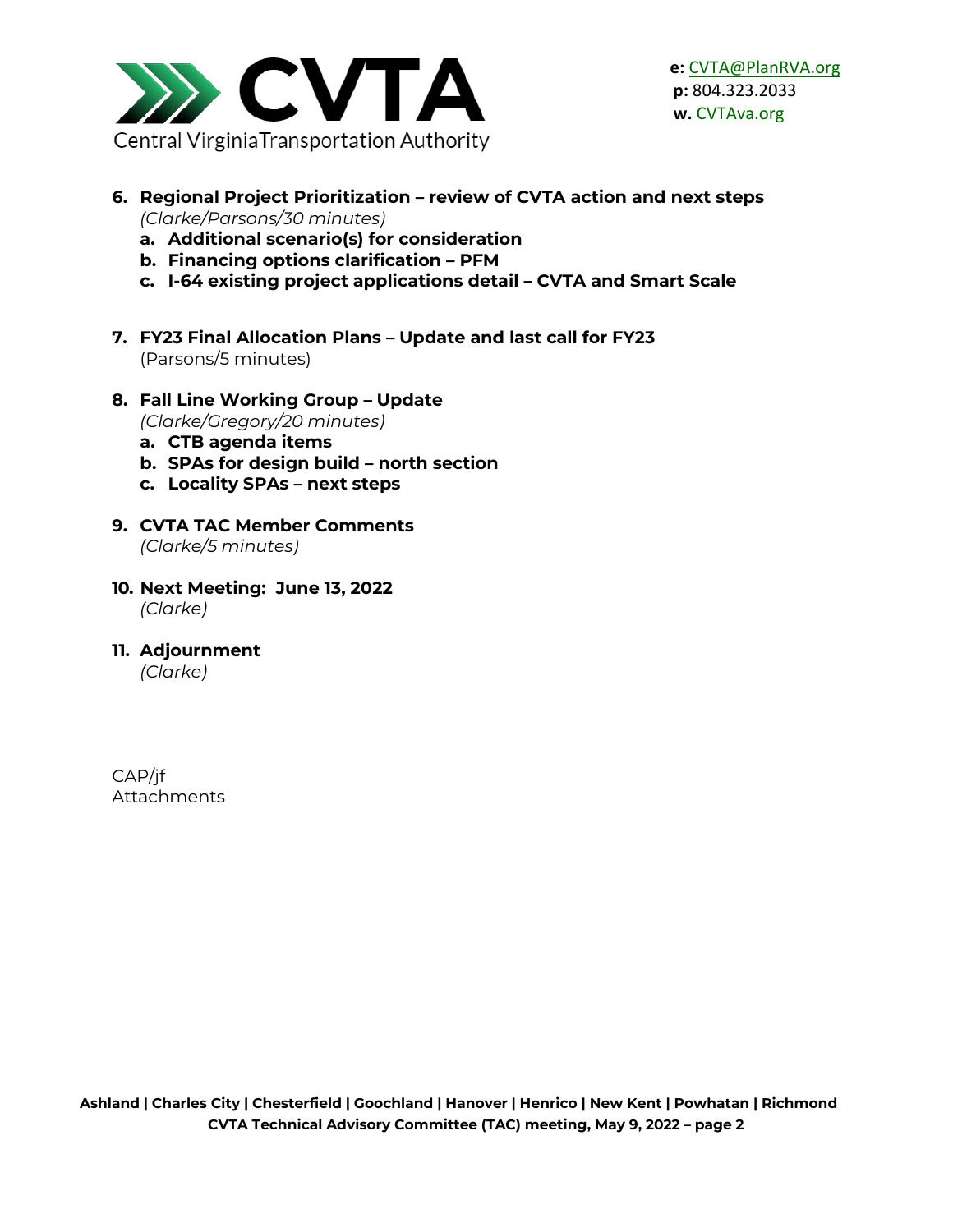

#### **CENTRAL VIRGINIA TRANSPORTATION AUTHORITY TECHNICAL ADVISORY COMMITTEE (TAC)**

#### **ZOOM MEETING SUMMARY April 11, 2022**

#### **Members and Alternates Present:**

| <b>Town of Ashland</b>      |          | <b>Charles City County</b> |          | <b>Chesterfield County</b>     |          |
|-----------------------------|----------|----------------------------|----------|--------------------------------|----------|
| Nora Amos                   | $\times$ | Rhonda Russell             |          | Barbara K. Smith               | X        |
|                             |          | <b>Gary Mitchell</b>       |          | Chessa D. Walker (A)           | X        |
|                             |          |                            |          |                                |          |
| <b>Goochland County</b>     |          | <b>Hanover County</b>      |          | <b>Henrico County</b>          |          |
| Thomas M. Coleman           | $\times$ | Joseph E. Vidunas          | $\times$ | Todd Eure, FY22 Chair          | $\times$ |
| Austin Goyne (A)            | X        | J. Michael Flagg (A)       |          | Sharon Smidler (A)             | X        |
|                             |          |                            |          |                                |          |
| <b>New Kent County</b>      |          | <b>Powhatan County</b>     |          | <b>City of Richmond</b>        |          |
| Justin M. Stauder           | $\times$ | <b>Bret Schardein</b>      | $\times$ | Dironna Moore Clarke           | $\times$ |
|                             |          |                            |          | FY22 Vice Chair                |          |
| Kelli Le Duc (A)            |          | Vacant (A)                 |          | Travis A. Bridewell (A)        |          |
|                             |          |                            |          |                                |          |
| <b>VDRPT*</b>               |          | <b>VDOT*</b>               |          | <b>Virginia Port Authority</b> |          |
| Jennifer B. DeBruhl         | $\times$ | R. Shane Mann              |          | Barbara Nelson                 | X        |
| Tiffany T. Dubinsky (A)     |          | Mark Riblett (A)           |          |                                |          |
| Daniel Wagner               |          | Liz McAdory (A)            | $\times$ |                                |          |
| <b>GRTC Transit System*</b> |          |                            |          |                                |          |
| <b>Adrienne Torres</b>      | X        | <b>RMTA*</b>               |          | PlanRVA/RRTPO*                 |          |
| Sam Sink (A)                | X.       | Joi Taylor Dean            | $\times$ | <b>Chet Parsons</b>            | X.       |

\*Non-voting members

The technology used for this meeting was a web-hosted service created by Zoom and YouTube Live Streaming and was open and accessible for participation by members of the public. Voting record tables are included in Appendix A. A recording of this meeting is available on the [Plan RVA YouTube Channel.](https://youtu.be/Z53MZy6iGM4)

#### **CALL TO ORDER, WELCOME AND INTRODUCTIONS**

The Central Virginia Transportation Authority (CVTA) Technical Advisory Committee (TAC) Chair, Mr. Todd Eure, presided and called the April 11, 2022, CVTA Technical Advisory Committee (TAC) regular meeting to order at 1:00 p.m.

#### **ROLL CALL & CERTIFICATION OF A QUORUM**

Janice Firestone, Transportation Program Coordinator, took attendance by roll call and certified that a quorum was present.

#### **STATEMENT REGARDING VIRTUAL MEETINGS**

Chet Parsons, PlanRVA, shared the statement on virtual meetings.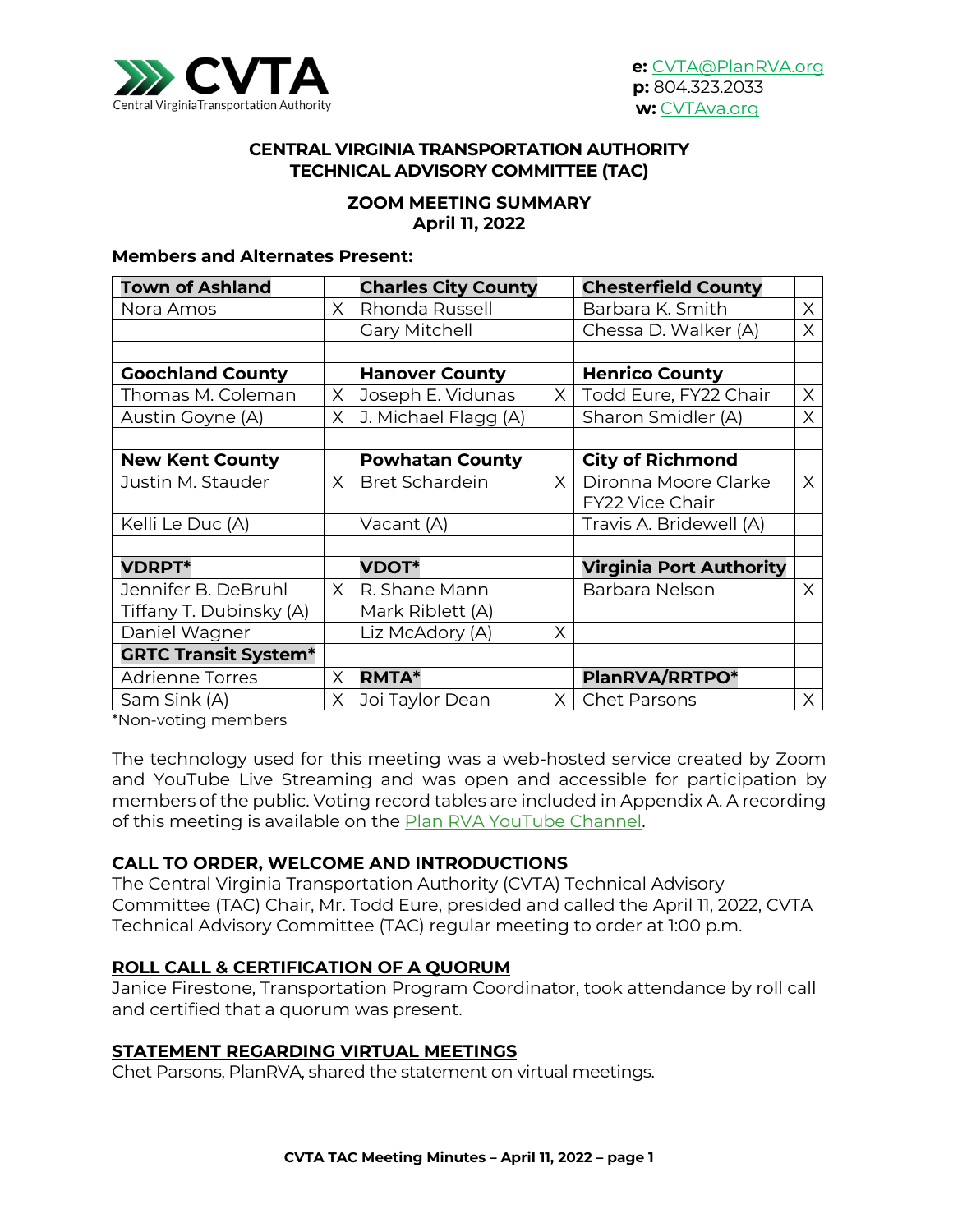#### **1. Consideration of Amendments to the Action Meeting Agenda**

There were no requested changes to the meeting agenda. Seeing and hearing no objections the April 11, 2022, agenda was approved by acclamation as presented.

#### **2. Approval of March 14, 2022, CVTA TAC Action Meeting Minutes**

On motion of Nora Amos, seconded by Austin Goyne, the CVTA TAC unanimously approved the minutes of the March 14, 2022, meeting by acclamation as presented (voice vote).

#### **3. Open Public Comment Period**

There were no requests to address the CVTA Technical Advisory Committee.

# **4. CVTA Technical Advisory Committee Chairman's Report**

The Chair did not have a formal report.

#### **5. CVTA TAC Staff Update**

#### **a. Finance Committee Update**

Mr. Parsons reported Finance Committee will meet on Wednesday, April 13th. The main topic on that agenda is the regional funding scenarios.

#### **6. Innovation Funding - 288 Northbound Hard Shoulder Project**

Mr. Parsons reported that the authority requested TAC look at this project. The amount discussed was eight million from CVTA to bring the project into competitive range. There was discussion about the project being in the funding scenarios; there was no application for the project. It was added when the funding opportunity was discovered. The project will need to go through the full scoring process.

There was a discussion about replacing the southbound project with this northbound project in the CVTA list. Committee members also discussed whether replacements like this should be allowed and if this project will set a precedent for allowing last minute project replacements.

On motion by Joseph E. Vidunas, seconded by Barbara K. Smith, the CVTA TAC voted to recommend using up to eight million dollars in CVTA regional funds, in parallel with VDOT innovation funding, to make a competitive smart scale application (see Appendix A).

#### **7. Regional Project Prioritization**

#### **a. Final Scoring Results**

Mr. Parsons presented the scoring results and answered committee members' questions.

#### **b. Regional Funding Scenarios**

Mr. Parsons presented the scenarios. Committee members discussed a number of options. Mr. Parsons and Myles Busching answered committee members' questions and provided clarification on how the scenarios were developed (through the regional prioritization framework) and the third party review.

There was discussion about using a 4-year plan this time to allow more flexibility next year as the committee gets a better handle on the process.